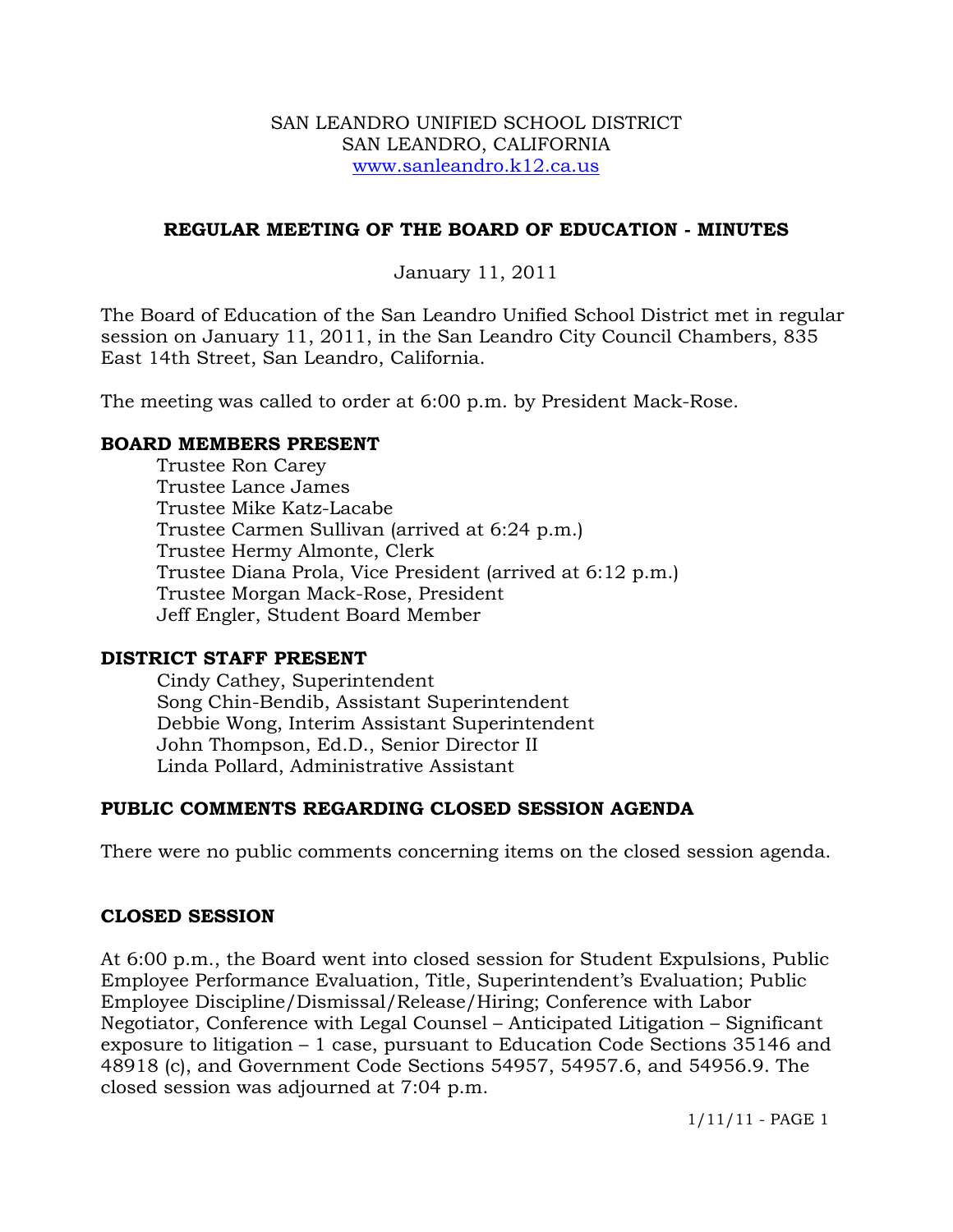The Board returned to open session at 7:10 p.m. with the Pledge of Allegiance to the Flag. President Mack-Rose said the Board had been in closed session where the Board authorized the Superintendent to sign a settlement agreement regarding pending litigation.

# **APPROVAL OF AGENDA**

Prior to approving the agenda, President Mack-Rose requested that Consent Items 3.7-C Resolution #11-04 Fred T. Korematsu Day of Civil Liberties and the Constitution, and 3.8-C Resolution #11-05 "National No Name Calling Week", January 24-28, 2011, be moved up to before the presentation on Measure M as student leaders were present to read the Resolutions.

On a motion made by Trustee Sullivan and seconded by Trustee Prola, the Board approved the agenda, as amended, for the regular meeting of January 11, 2011, by a 7-0 vote.

President Mack-Rose also explained that in an effort to ensure that decisions made by the Board are guided by and based upon the District's goals, a copy of the goals has been placed in the front of the Board's agenda binder for easy reference. She also stated that the goals would be noted on the agenda where appropriate at the Board meetings. Referring to the agenda, President Mack Rose said that tonight staff would be providing the Board with information on Measure M and that District Goal #5 "Ensure Safe and Well Maintained Facilities," best supported the information being presented.

## **CONSENT ITEMS**

3.7-C Resolution #11-04 Fred T. Korematsu Day of Civil Liberties and the Constitution

> Resolution #11-04 recognized the passage of AB 1775 by the California Assembly and the State Senate, which recognizes January 30th as Fred T. Korematsu Day of Civil Liberties and the Constitution and encourages all schools and teachers to observe and conduct exercises commemorating the life of Fred Korematsu and the importance of preserving civil liberties, even in times of real or perceived crises. Fred T. Korematsu Campus Freshmen class president Danelle Go, and treasurer Pheonna Ngo, shared the podium and read the resolution.

> Trustee Mack-Rose noted that students at the 9<sup>th</sup> grade campus will participate in poster and speech contests and she looked forward to seeing some of the entries next month.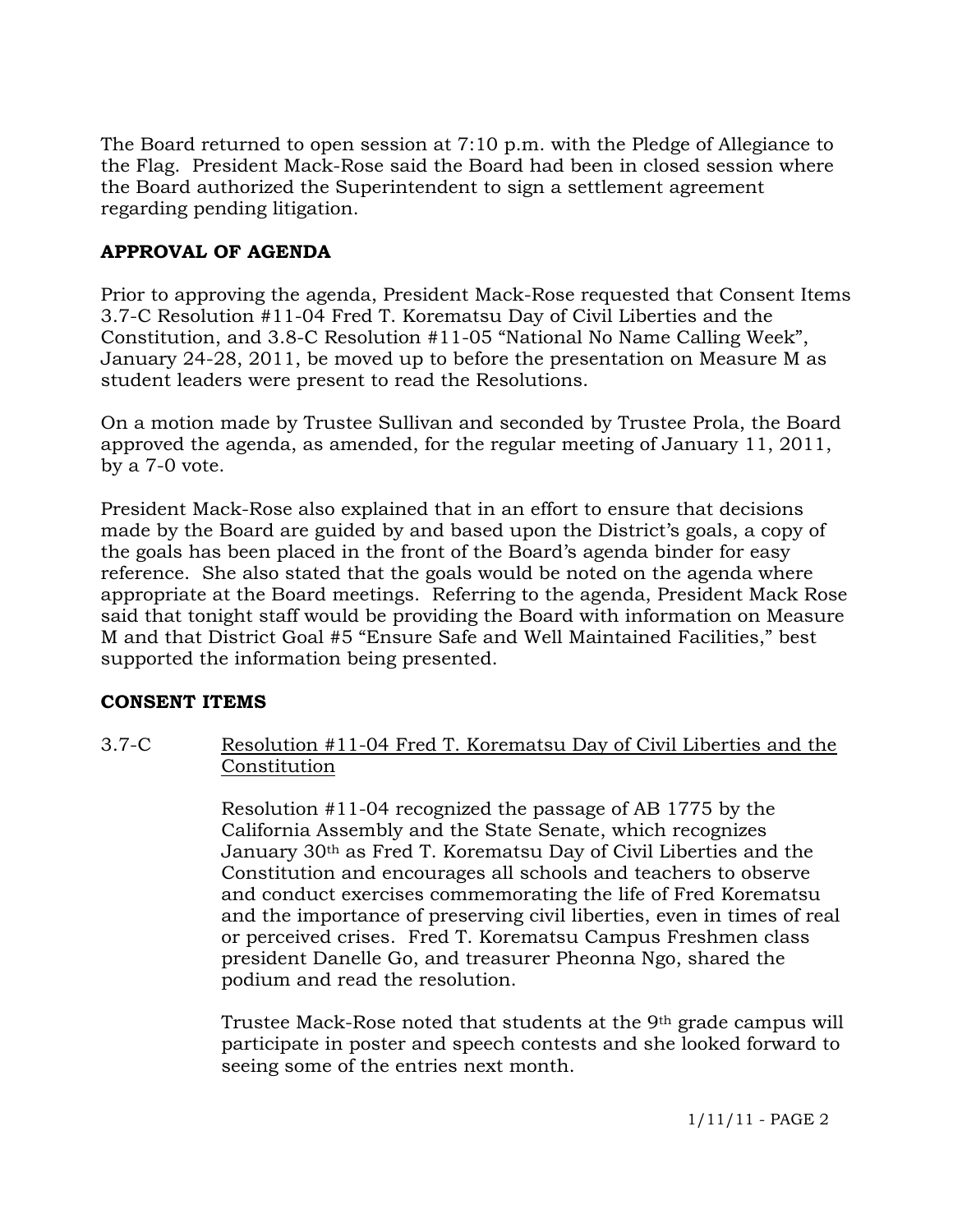On a motion made by Trustee Almonte and seconded by Trustee Katz-Lacabe the Board adopted Resolution #11-04 Fred T. Korematsu Day of Civil Liberties and the Constitution by a 7-0 vote.

3.8-C Resolution #11-05 "National No Name Calling Week", January 24- 28, 2011

> Resolution #11-05 recognizes January 24-28, 2011, as "National No Name Calling Week," affirming the District's continued commitment to creating safe, respectful and inclusive classrooms. The resolution was read by Lyric Stafford and Isabella McShane, members of the Gay Straight Alliance at Bancroft Middle School, who were accompanied by Bancroft Middle School teacher and Activities Coordinator for "No Name Calling Week" Amy Ellerman. Ms. Ellerman outlined some of the various activities taking place through-out the school and across the District including lessons on sportsmanship, a poster contest, buttons/pins, and a poetry contest, adding that winning poems will be read during this week, and all entrees will be submitted to the "No Name Calling Week," National Creative Expression contest.

> On a motion made by Trustee Katz-Lacabe and seconded by Trustee Lance James, the Board adopted Resolution #11-05 "National No Name Calling Week", January 24-28, 2011, by a 7-0 vote.

# **DISTRICT GOAL #5: ENSURE SAFE AND WELL MAINTAINED FACILITIES**

# **PRESENTATIONS**

\* Measure M

 Assistant Superintendent, Song Chin-Bendib, provided a presentation regarding Measure M, the \$50.1M bond measure approved by the voters on November 2, 2010. Measure M will allow the District to continue to improve and modernize the schools, renovate athletic facilities including Burrell Field, replace the pools at the High School, enhance energy efficiency and promote safe and healthy schools for all students. The presentation included a review of the projects funded through Measure M, the preliminary timeline for the various projects, how and when the community can provide their input, the conceptual design planning process, and responses to Frequently Asked Questions. Highlights included:

Measure M Program Preliminary Timeline

November 2, 2010 Measure passed by voters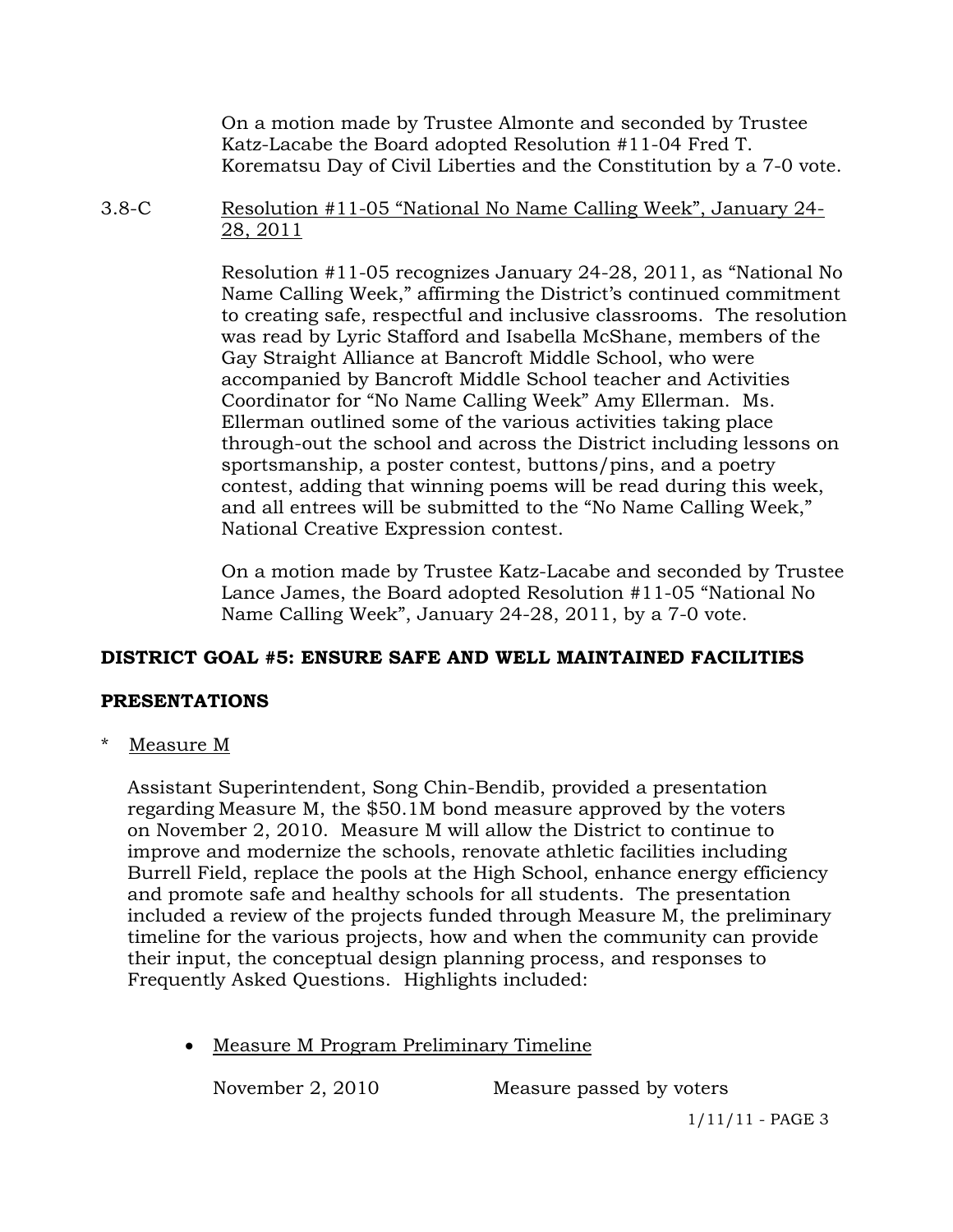| November 29, 2010       | Election results certified                                                              |
|-------------------------|-----------------------------------------------------------------------------------------|
|                         | Establish a Citizens Oversight<br>Committee within 60-days of election<br>certification |
| December-February 2011  | Selection of Professional Services<br>Managers                                          |
| January 4, 2011         | Deadline for RFP's for Program<br>Manager                                               |
| January 2011            | Establish Program parameters                                                            |
| February 8, 2011        | Board Resolution for 1 <sup>st</sup> Bond<br>Issuance                                   |
| February-April 2011     | Community input/conceptual<br>design teams on Burrell & SLHS<br>Pool – Community Forum  |
| February 22, 2011       | Special Board Workshop                                                                  |
| March 1, 2011           | Regular Board Meeting                                                                   |
| March 8, 2011           | Special Board Meeting, if necessary                                                     |
| March 15, 2011          | Regular Board Meeting                                                                   |
| May 2011                | Receipt 1 <sup>st</sup> Issuance funds                                                  |
| Summer 2011             | Potential "quick start" projects                                                        |
| April-December 2011     | Design of Burrell & SLHS Pool process                                                   |
| January-June 2012       | DSA approval & Public contract bid<br>process                                           |
| July 2012-December 2013 | Construction of Burrell & SLHS Pool                                                     |
| December 2014           | Projected completion of all projects                                                    |

- The District is currently into the 5<sup>th</sup> year of the 6-year Measure B program
- Measure B modernization projects scheduled for completion in the summer of 2011 include restrooms at Wilson and Roosevelt Elementary schools, and Bancroft and John Muir Middle Schools and painting and lighting at Wilson and Roosevelt Elementary Schools, Bancroft Middle School, and San Leandro High School
- Measure B modernization projects scheduled for completion in the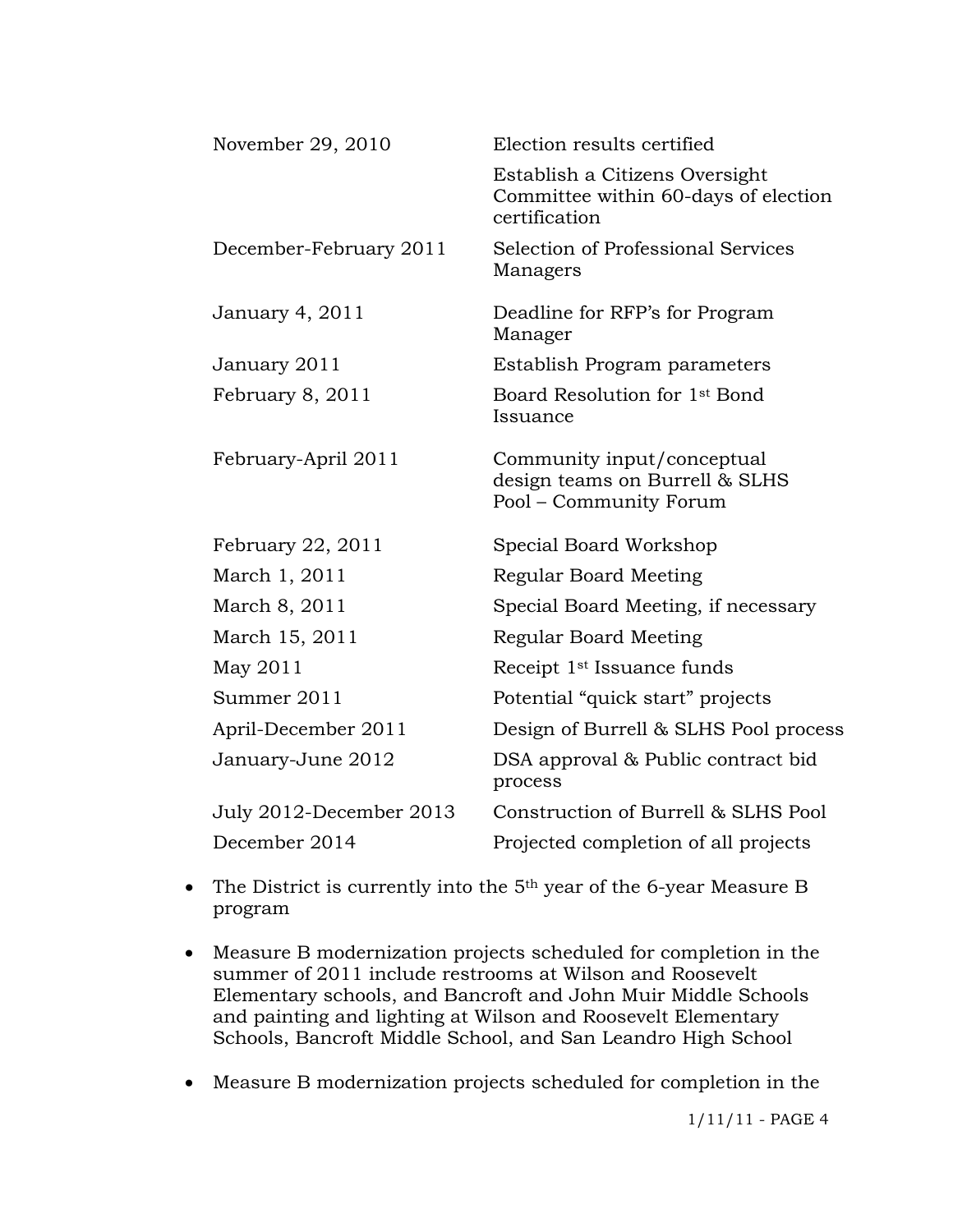summer of 2012 include painting and lighting at Garfield, McKinley, Monroe, and Washington Elementary Schools, and John Muir Middle

 Assistant Superintendent Chin-Bendib shared responses to the following top ten Frequently Asked Questions (FAQs) Measure M (please refer to the District's website for answers to these questions):

- 1. Why can't we start construction now that Measure M has passed?
- 2. Is it true that the San Leandro High School Swimming Pool has been threatened with closure from the Alameda county Health Department in 2012, at the end of the swimming season? If so, what happens with the swim team between the time of closure and the building of the new pool?
- 3. What are "quick starts"?
- 4. What is the difference between Program Manager, Project Manager and Construction Manager?
- 5. Who should be on the Conceptual Design Team?
- 6. When can the Conceptual Design Team get involved in designing a project?
- 7. What is the architect's role?
- 8. Why does it take so long for the Division of State Architect (DSA) to approve the architect drawings/construction plans?
- 9. Measure B passed in 2006. Are we not done yet with Measure B?
- 10. Measure B has a Citizens Oversight Committee (COC) that service as a fiscal watchdog for the bond. Will there be a COC for Measure M, as well?

## **PUBLIC COMMENT**

- Carol Alvarez, California School Employees Association President congratulated staff for the success of Measure M and stated she was looking forward to the exciting work ahead.
- Jerry Engler expressed his concern that the 3-year Measure M timeline might be somewhat disappointing to the community. He hoped that the Board would take advantage of opportunities that will move the process along, and charge ahead while the "irons are hot and the interest rates are low."
- Pauline Cutter, who served 12 years on the Board including Facilities & Technology Committee Chair, shared her perspective on the path that the District was about to embark upon. She expressed her support and high satisfaction of Harris & Associates' management of Measure B. She also suggested sending Request for Qualifications (RFQs) to local businesses to fill positions such as the project and construction managers.

Student Board member Engler also supported accelerating the process, thus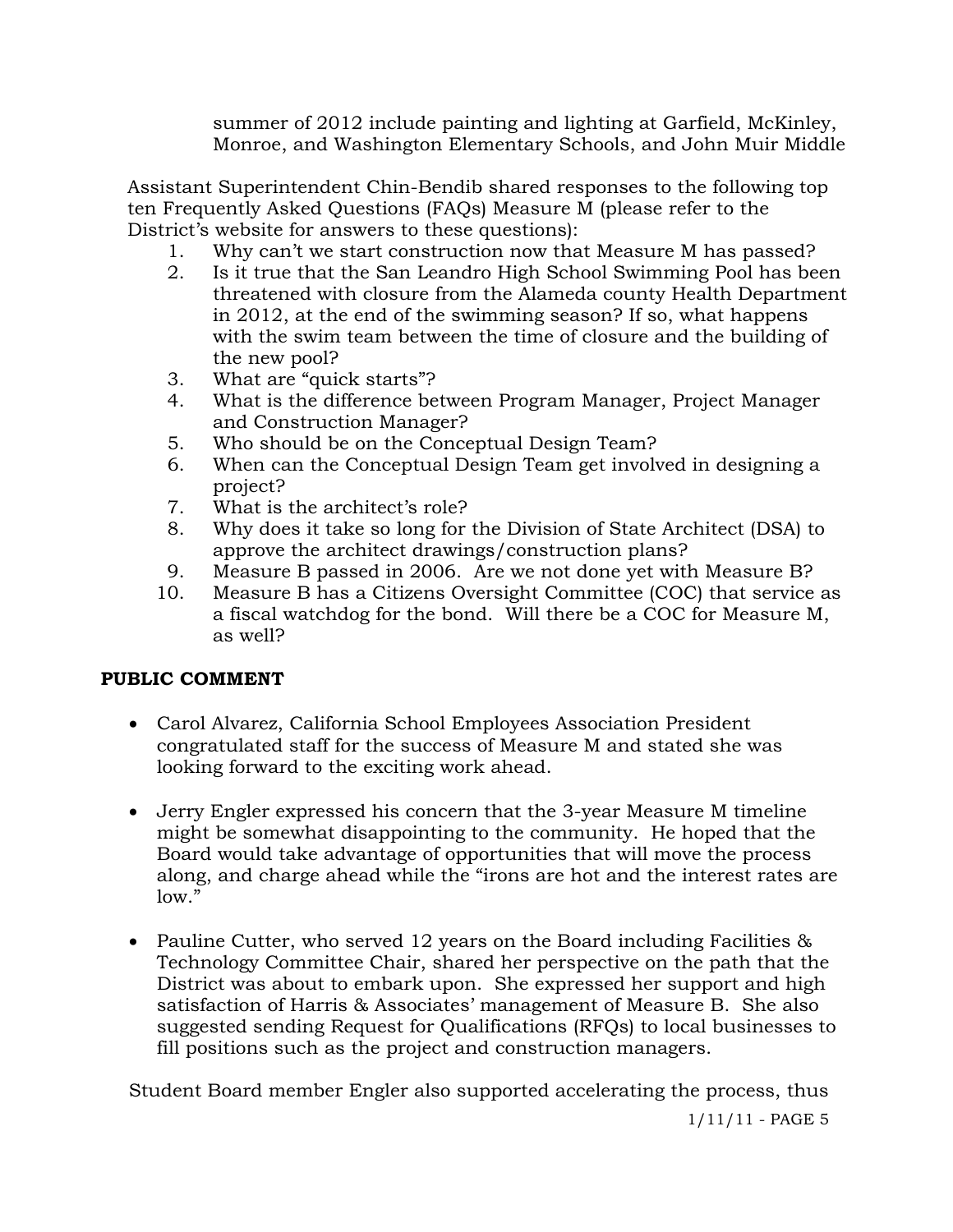giving those students who were part of the success of the bond the opportunity of experiencing the process and seeing some new facilities.

 Trustee Mack-Rose suggested using one design team to oversee all of the elementary school site needs, adding that members of the City/District Liaison Committee would be discussing the design committee process for Measure M and the role the City could play within it, including Joint Use possibilities at their meeting on Wednesday, January 12.

## **PUBLIC TESTIMONY ON NON-AGENDA ITEMS**

- Kerry Skehan-Marshall addressed the Board regarding the P. E., art, and music programs, and Class Size Reduction (CSR). She urged the Board to keep the programs in tact and not increase the class size.
- Yvonne Nunn addressed the Board regarding working to improve student achievement in our District. She urged the Board to check-in with school programs across the District to hold our leaders accountable, and help improve communication between home and school by checking the progress and real effectiveness of the programs.

## **REPORTS**

1) Correspondence – Clerk Almonte reported receipt of the following emails from December 7, 2010, through January 11, 2011: From Girls Inc. of Alameda County regarding "Give the Gift of Fitness"; from Donna McBride two emails regarding "Wilson Elementary School Newsletter"; from Valerie Fung-A-Ling two emails regarding the "Dairy Council of California Nutrition Education"; from Green Schools regarding "The Summit is Here"; from Jim Amato two emails regarding "\$1000 Grant Still Available from Beyond Questions"; from San Leandro Education Foundation regarding "December Press Release," "Eat Out for Education January 5," and "SLED's Year In Review and a Look Ahead 2011"; from Sheila Jordan regarding "ACOE in Touch e-Newsletter Happy Holidays"; from Lorena Montoya regarding "Invitation to My Classroom"; from Veronica Ochoa regarding "Garfield Elementary School Bulletin"; from Belen Magers regarding "You are Invited"; from Scholastic Parents regarding "Does your Family Have What it Takes to be Family of the Year?" and "Welch's Harvest Grants – Help your Child's Teacher Win a School Garden!"; from Dan Martin regarding "A little Something I came Across"; from CSBA three emails regarding "Get in the know with CSBA", "California School News: Weekly Updates from CSBA," and "Jump Start New Year with Agenda Online"; "from CALGREEN Training regarding "5 Days Away Mandatory Green Building Code Effective" and "Green Building Code Now the Law – Training Coming to your Area"; from Tessa Atkinson regarding "SLED Meeting"; from Cindy Dangberg three emails regarding "Save the Date –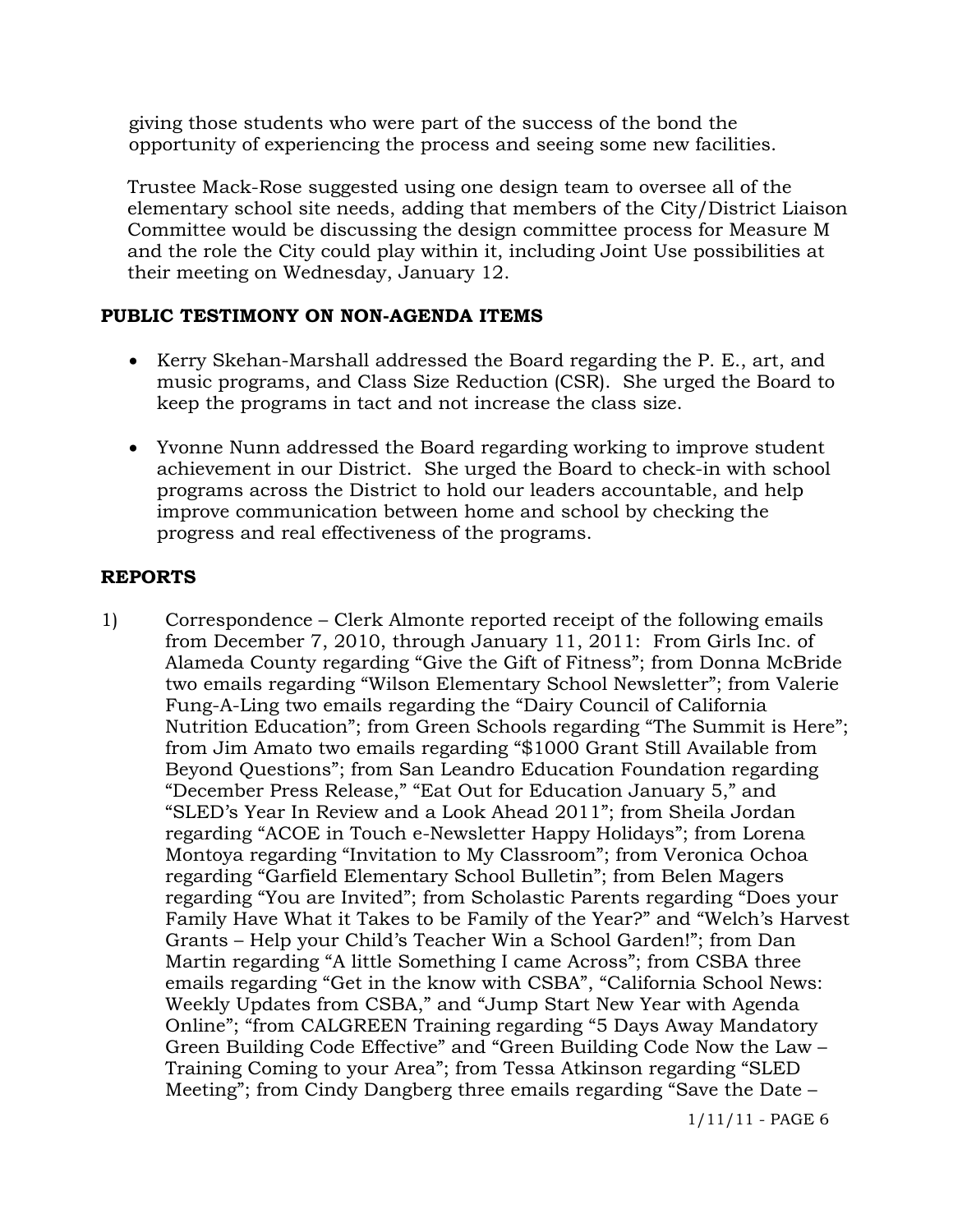The Summit is Coming in April," "Keynotes & Green Expo are Free at the Green CA Summit," and "Mayor Johnson to be Featured Speaker on Summit Opening Day"; from Wafaa Aborashed regarding "Pre-Christmas Deal with DuPont"; from Erica Beyeri regarding "School Research Grant"; Application Deadline Extended One Week"; from Jon Sherr regarding "CTA School Board Breakfast"; from Gabriela Juarez regarding ROP Newsletter"; from Doris Wong-Sing regarding "Help, Please!"; from Myrna Hernandez regarding "Washington Elementary Newsletter"; from Ebado Ismail regarding "Bancroft Middle School Newsletter"; from Tony Sodoro regarding "Partners in Education"; from Andrew Gordon regarding "Happy New Year and Many Thanks!"; and from Audrey Brown regarding "SL Grad Achievement."

- 2) Student Board Member Report Student Board Member Jeff Engler updated that Board on activities at San Leandro High School campus and the Fred T. Korematsu Campus. Highlights included:
	- Finals begin the on January 18
	- Senior Boat Cruise will be sailing out on the San Francisco Bay on January 20
	- "Season of Service" begins the week of January 17. Each week a department or club will host activities promoting peace and togetherness on the campus
	- Implementation of the Pirate Pals Program will begin soon, which gives students at the FTK campus an opportunity to shadow students at the main campus for a day, in preparation for next year.
	- The Pirate Hidden Treasure is a program that gives teachers the opportunity to submit names of those students who are participating exceptionally in their classroom. So far, twenty-four teachers submitted the names of 100 students who were presented with certificates, which are displayed on the wall in the lobby. He expressed hope that in the future there will be increased teacher participation so that more deserving students are recognized for their efforts.
- 3) Union Representative Reports
	- Carol Alverez, California School Employees' Association (CSEA) President, welcomed new Trustees Carey and James, and looked forward to working with the District's new Human Resources Senior Director John Thompson.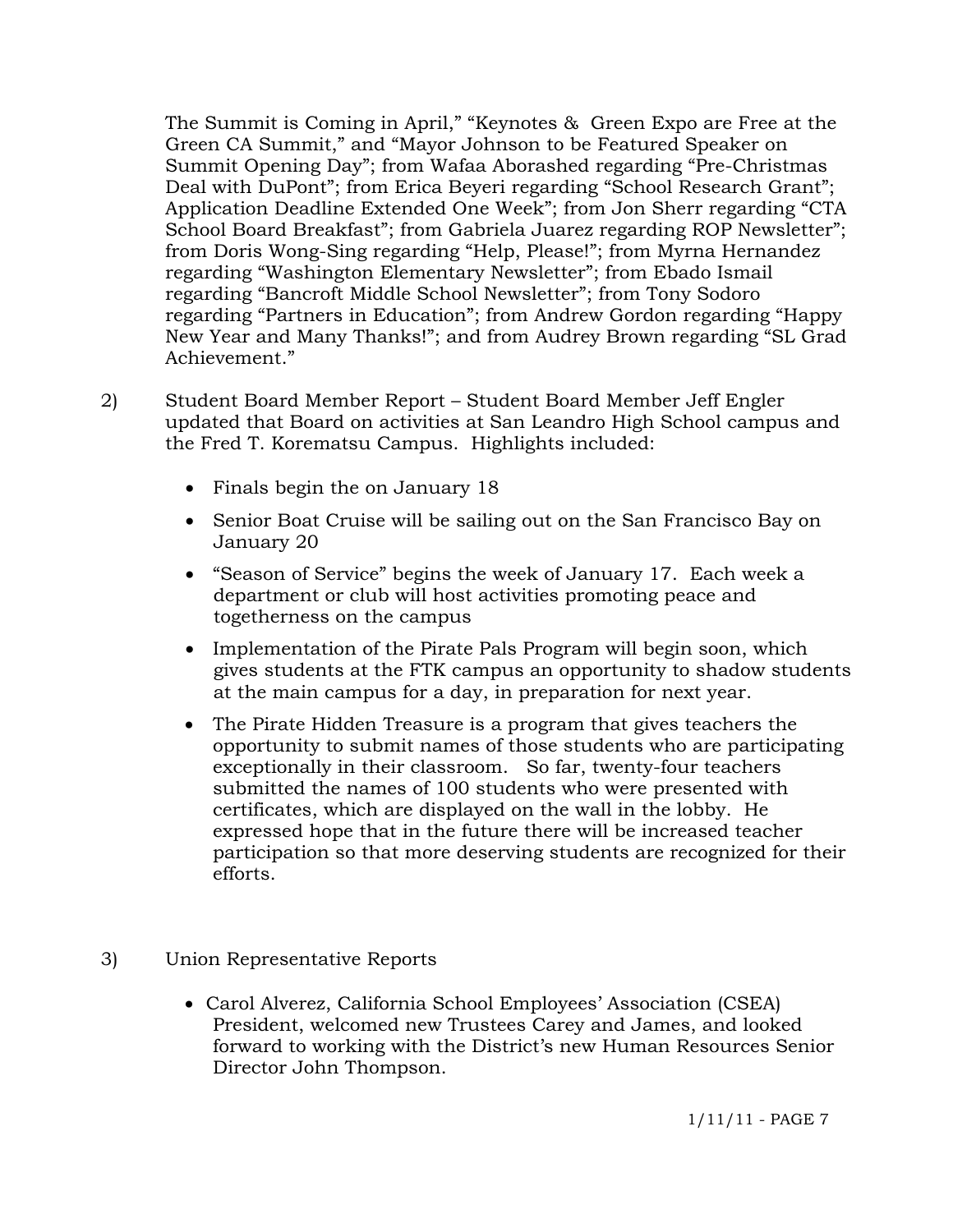- 4) Superintendent Report Superintendent Cathey reported that
	- Thursday, January 6, was the first meeting of the Superintendent's Parent Empowerment Council meeting and found it to be a really powerful meeting. Sixteen of the twenty-five parents invited attended. She appreciated their insights on student achievement and discussed what areas the council wants to focus on. The group would like to meet monthly, so the next meeting will be scheduled in February.
	- Superintendent commended the Educational Services staff and teachers, reporting that all of our K-5 teachers, special education teachers and 6-12 English teachers have completed the AB430 training on the use of their core English Language Arts instructional materials. Tomorrow, January 18, training will begin for special education staff on the use of the newly adopted intensive intervention instruction materials.
	- Friday, January 14, staff, along with the Board Finance Committee members will be attending the School Services of California workshop on the Governor's budget.

The Superintendent announced the passing of Al Garcia a long-time District employee and head custodian and campus supervisor at San Leandro High School and asked that the meeting to be adjourned in his memory.

- 5) Board Committee Reports
	- Communication Trustee Katz-Lacabe reported that the committee met on December 17, 2010, and discussed a review of community outreach including reviewing the December Community article (Tiered Intervention), selecting the topic for the next community article, Facebook and Twitter, Measure M information, Budget information, and Board meeting announcements. Certificates of Appreciation, and future meeting dates and times for the City/District Liaison Committee, and Advocacy Committee were also discussed.
	- Facilities/Technology Trustee Prola reported that the committee met on January 4, 2011, and discussed Upgrade of Aeires.Net, Change Orders #2 to Ralph Larsen Construction, Inc. contracts for the John Muir Middle School Heating & Roofing project and the San Leandro High School Restroom Renovation project, Change Orders #2 to D. L. Falk Construction, Inc. contracts for San Leandro High School Career Technical Education Center project and San Leandro High School Business Academy project, Notice of Completions for the San Leandro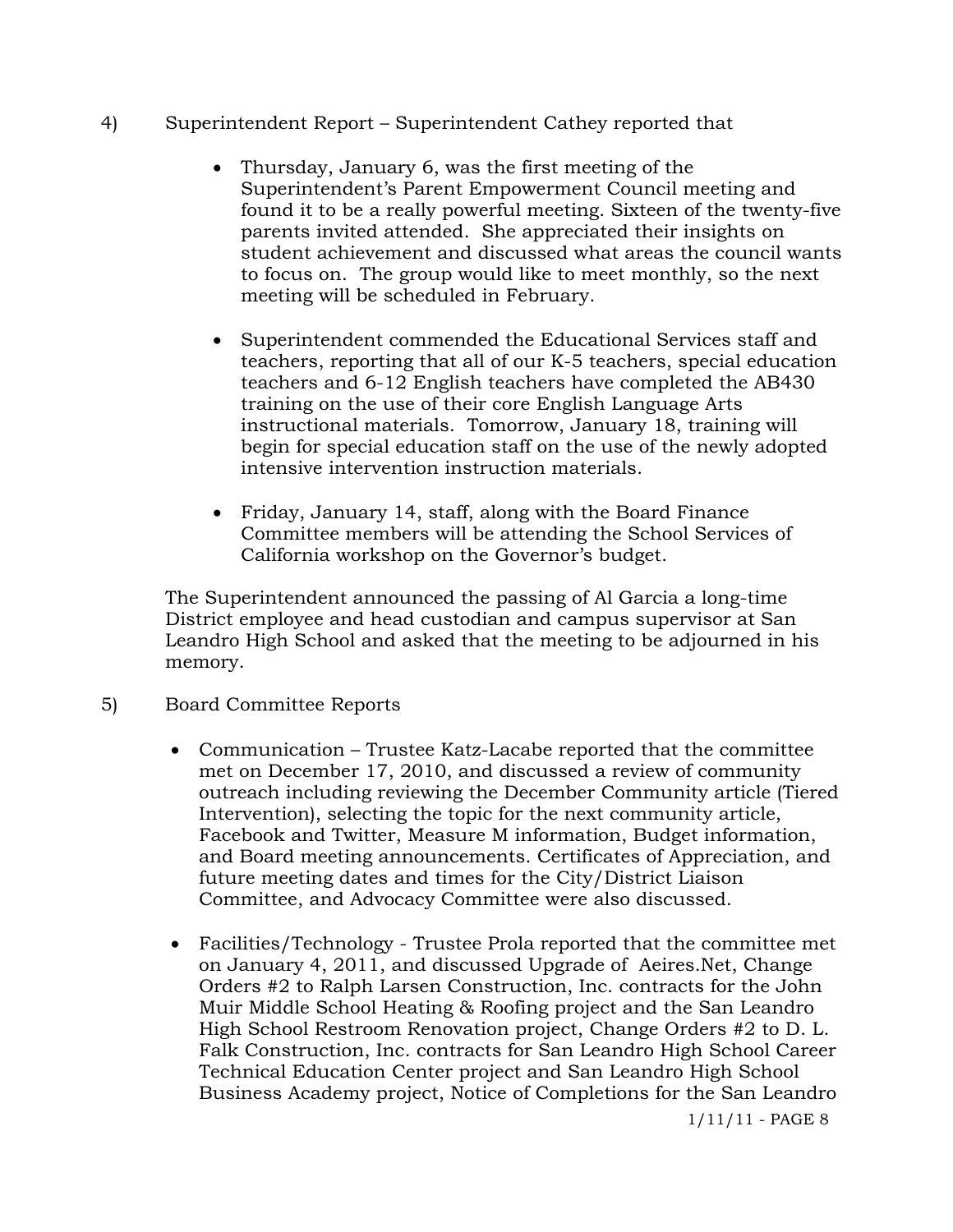High School Restroom Renovation project and Business Academy project, and Amendment to Colbi Technologies, Inc. contract for Measure M Account-Ability software which were being brought forward for Board consideration tonight. The committee also received a presentation by staff and a professional expert on security cameras, and discussed and reviewed the preliminary Measure M timeline and Measure M staffing.

## **CONSENT ITEMS**

The following consent items were pulled from the Consent Calendar:

- 2.1-C Acceptance of Personnel Report (Trustee Prola)
- 3.5-C Memorandum of Understanding between San Leandro Unified School District and Teneh Weller, High Expectations Parental Service for Parent Education Workshops at Jefferson, McKinley, Washington, and Roosevelt Schools (Trustee Prola)
- 5.3-C Final Change Order #2 to the Construction Contract with D. L. Falk Construction, Inc. for the San Leandro High School Business Academy and Open Space Project (Trustee Mack-Rose on behalf of Student Board member Engler)

On a motion made by Trustee Katz-Lacabe and seconded by Trustee Sullivan, the Board approved the remaining consent items by a 7-0 vote.

# General Services

| $1.1 - C$ | Approval of Board Minutes – November 16, 2010                                           |
|-----------|-----------------------------------------------------------------------------------------|
| $1.2-C$   | Approval of Board Minutes – November 29, 2010                                           |
| $1.3-C$   | Approval of Board Minutes – December 7, 2010                                            |
| $1.4 - C$ | Approval of Board Minutes – December 14, 2010                                           |
| $1.5 - C$ | Adopt Resolution #11-01 Authorizing Certain Persons to Draw<br>Funds                    |
| $1.6 - C$ | Adopt Resolution #11-02 Authorizing Signatures on Payroll<br>Warrants and Disbursements |
| $1.7-C$   | Adopt Resolution #11-03 Authorizing Signatures on Official<br>Documents and Reports     |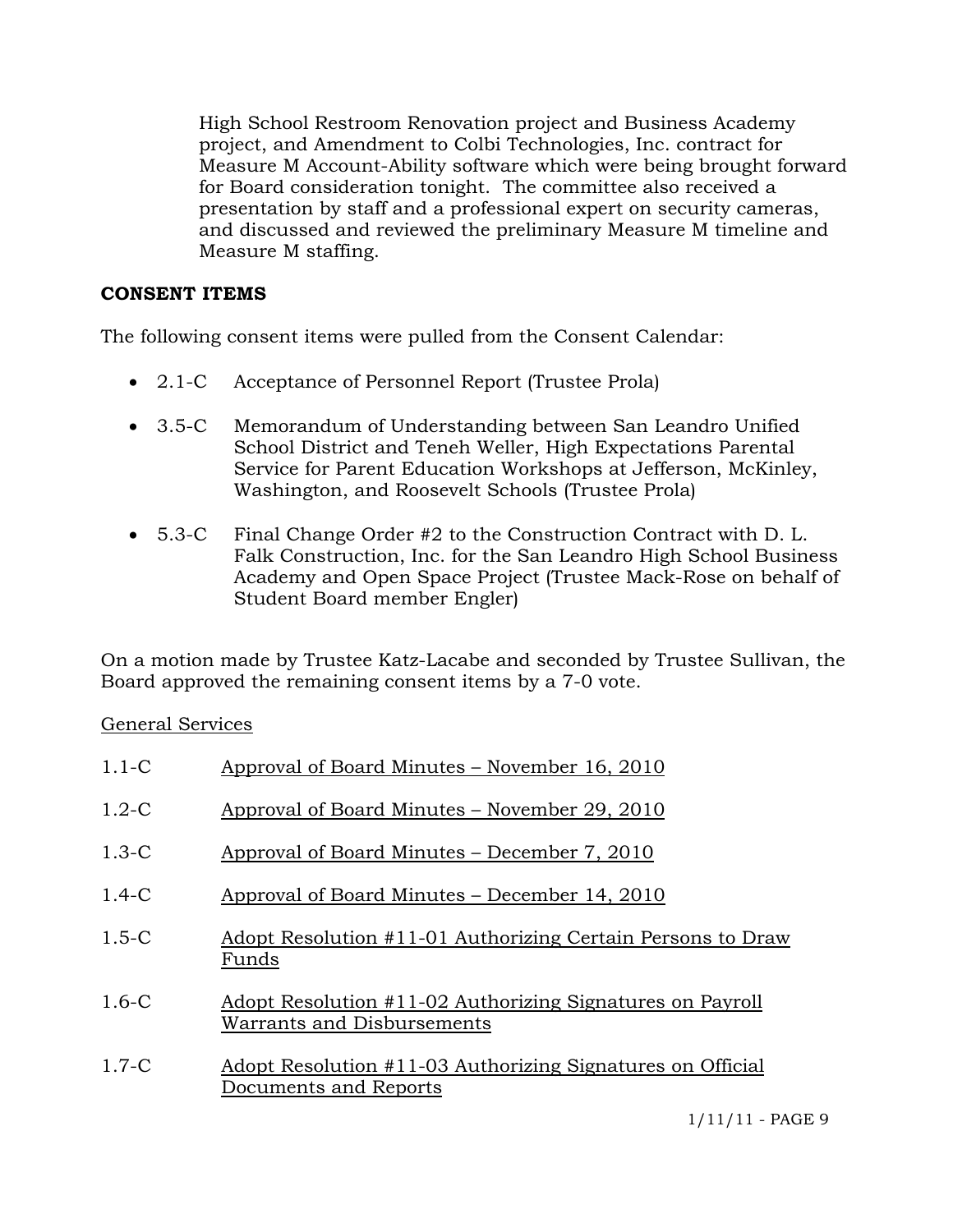## Human Resources

- 2.2-C Renewal of Student Teaching Agreements
- 2.3-C Teacher Education Intern Program Agreement with the Alameda County Office of Education
- 2.4-C Title Change for Assistant Superintendent of Business Services

## Educational Services

| $3.1-C$    | Acceptance of Donations                                                                                                                                                                             |
|------------|-----------------------------------------------------------------------------------------------------------------------------------------------------------------------------------------------------|
| $3.2 - C$  | Non Public School/Agency Contracts                                                                                                                                                                  |
| $3.3-C$    | Contract between San Leandro Unified School District and G&M<br>Defense Services and Training for Campus Security Training                                                                          |
| $3.4-C$    | Contract for Issac Brown, Motivational Speaker for the Social<br>Justice Academy at San Leandro High School                                                                                         |
| $3.6-C$    | Contract between Patricia K. Murphy, Seamstress, and the San<br>Leandro High School Business Academy                                                                                                |
| $3.9-C$    | Recommendation to Continue the Expulsion Order for Student #06-<br>10/11 Who Has Left the San Leandro Unified School District and<br>We are Unable to Verify the Success of His/Her Expulsion Order |
| $3.10 - C$ | Proposed Stipulated Expulsion Order for Student E12-01/11                                                                                                                                           |

# Business Operations

- 4.1-C Intra Budget Transfers and Budget Revisions for October 2010, November 2010, and December 2010
- 4.2-C Resolution #11-06 Annual Accounting for School Facilities Fees for Fiscal Year 2009-10 (Developers' Fees)

# Facilities and Construction

5.1-C Final Change Order #2 to Ralph Larson & Son, Inc. Construction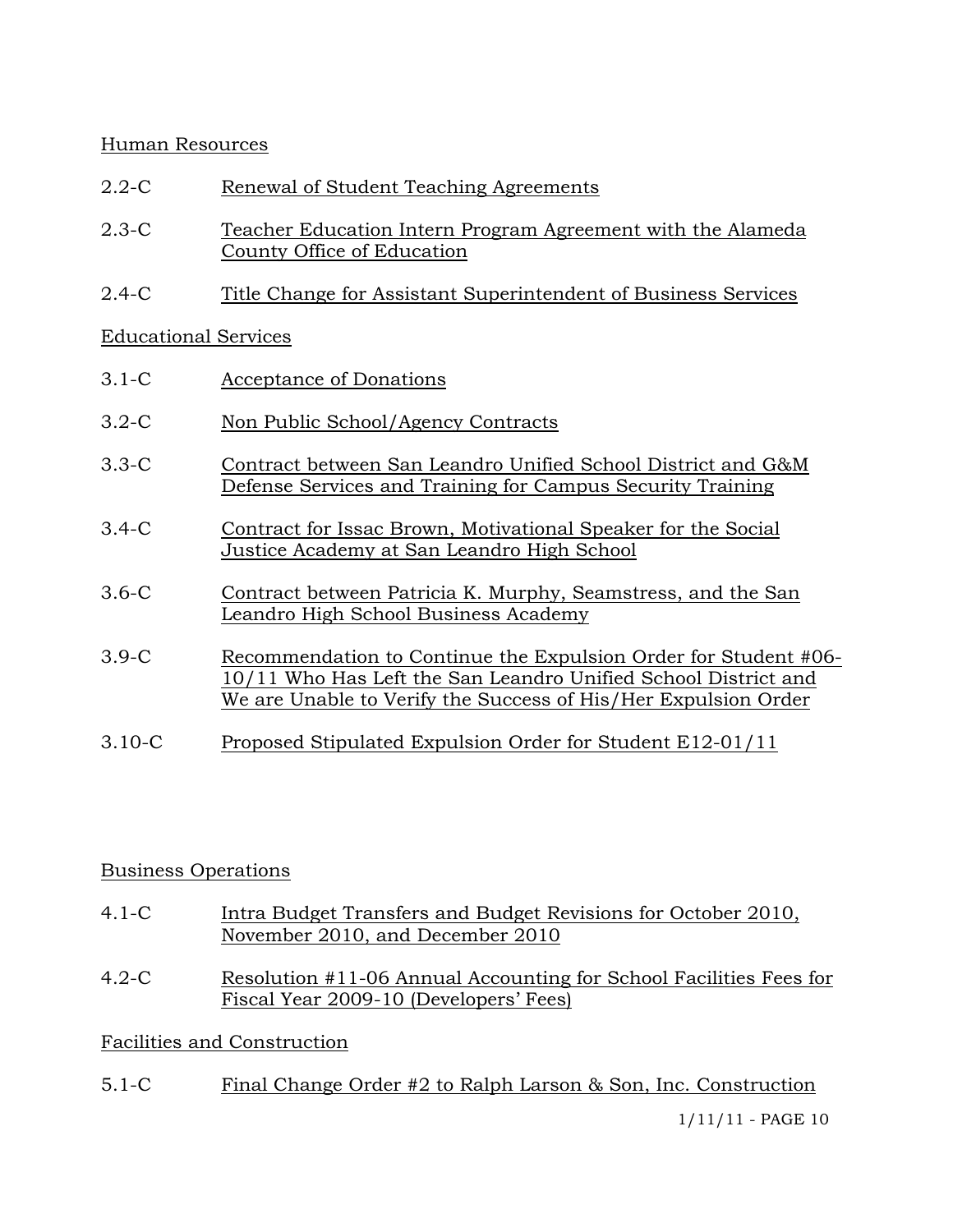|           | Contract for the John Muir Middle School Heating and Roofing<br>Project                                                                                               |
|-----------|-----------------------------------------------------------------------------------------------------------------------------------------------------------------------|
| $5.2-C$   | Change Order #2 to the Construction Contract with D. L. Falk<br>Construction, Inc. for the San Leandro High School Career Technical<br><b>Education (CTE) Project</b> |
| $5.4-C$   | Construction Contract with Ralph Larsen & Son, Inc. for the San<br>Leandro High School (SLHS) Restroom Renovation Project                                             |
| $5.5-C$   | Notice of Completion (NOC) for the San Leandro High School<br><b>Restroom Renovation Project</b>                                                                      |
| $5.6-C$   | Notice of Completion (NOC) for the San Leandro High School<br>Business Academy and Open Space Project                                                                 |
| $5.7-C$   | Increase to the Colbi Technologies, Inc. Contract for Measure M<br><b>Accountability Software</b>                                                                     |
| $5.8 - C$ | Repair Existing Security Camera Systems at San Leandro High<br>School                                                                                                 |

# **ITEMS REMOVED FROM THE CONSENT CALENDAR**

#### Human Resources

2.1-C Acceptance of Personnel Report

Trustee Prola remembered that at a previous meeting, the Board approved restoring the elementary schools library/media paraeducators and asked when those would appear on the Classified Personnel Report list.

Senior Director John Thompson stated that the positions were posted and offered to those who previously held the position. Filled positions will be appear on the report on a continuant basis.

On a motion made by Trustee Prola and seconded by Trustee Katz-Lacabe, the Board approved acceptance of personnel report as submitted by a 6-1 vote. Trustee Mack-Rose abstaining, citing conflict of interest.

3.5-C Memorandum of Understanding between San Leandro Unified School District and Teneh Weller, High Expectations Parental Service for Parent Education Workshops at Jefferson, McKinley,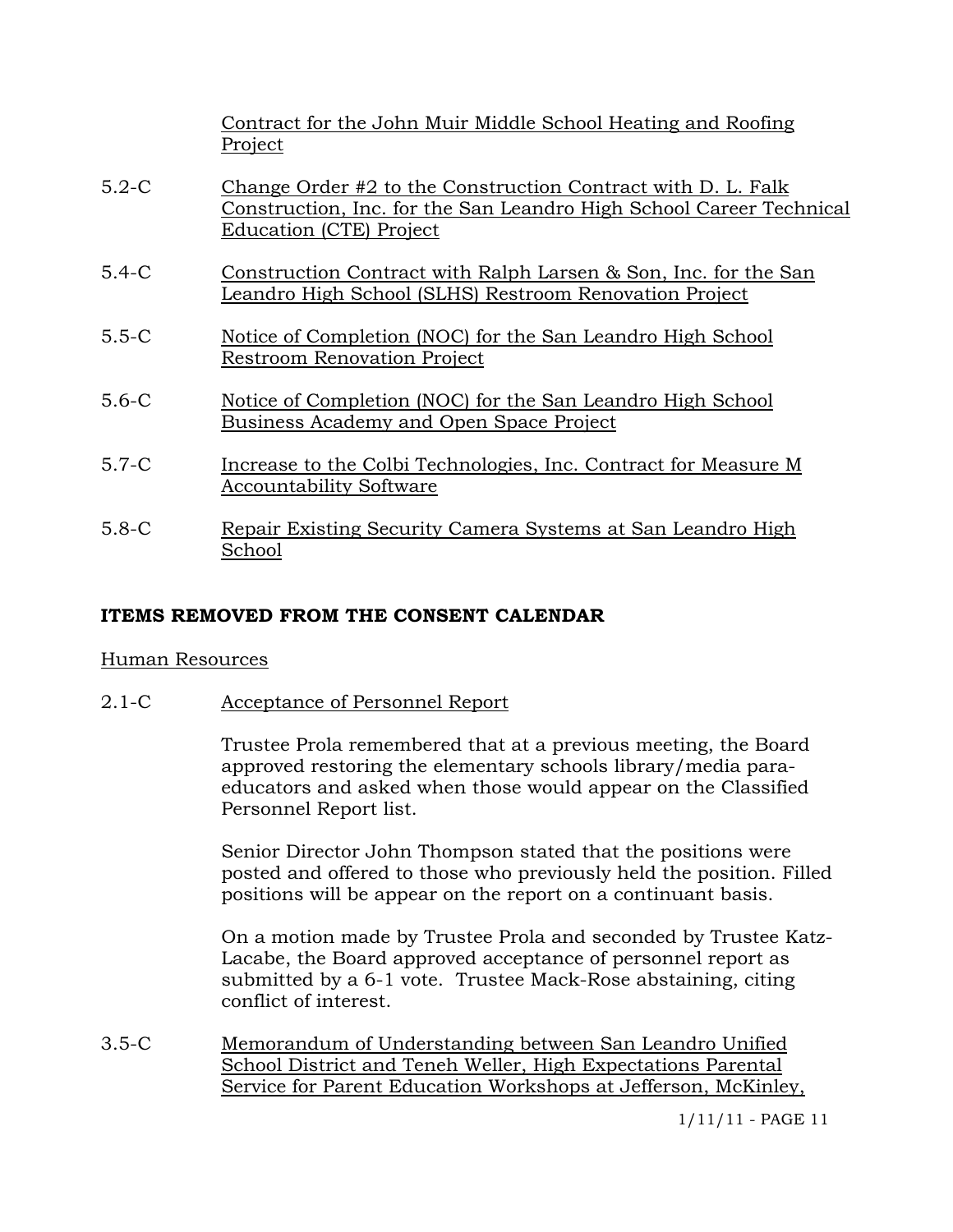Washington, and Roosevelt Schools

Responding to questions raised by Trustees Prola and Sullivan, Interim Assistant Superintendent Debbie Wong explained that the program was offered to Roosevelt in 2008-2009 and at all eight elementary schools in 2009-2010. This year, due to lack of resources, staff is proposing to provide this parent education to Jefferson, McKinley, Washington and Roosevelt, and pending availability of District categorical funds for 2011-12, staff would like to provide this to the four other elementary schools on a rotating basis. In addition, she indicated that Ms. Weller is offering the program to 20 families so that partners and grandparents, etc. will be able to attend.

On a motion made by Trustee Prola and seconded by Trustee Sullivan, the Board approved the Memorandum of Understanding between San Leandro Unified School District and Teneh Weller, High Expectations Parental Service for Parent Education Workshops at Jefferson, McKinley, Washington, and Roosevelt Schools, by a 7-0 vote.

5.3-C Final Change Order #2 to the Construction Contract with D. L. Falk Construction, Inc. for the San Leandro High School Business Academy and Open Space Project

> Trustee Mack-Rose pulled this item on behalf of Student Board member Engler, who questioned whether all the items listed in the change order were completed, reporting that two change orders, 1) replacement wiring for clock and speaker system in revised portables, and 2) drainage in the open space area, to the best of his knowledge had not been addressed.

Measure B Director Mike Murphy said that except for a few adjustments in the punch list all the change orders listed were completed; however he would look into Mr. Engler's concerns.

On a motion made by Trustee Mack-Rose and seconded by Trustee Sullivan, the Board approved the Final Change Order #2 to the Construction Contract with D. L. Falk Construction, Inc. for the San Leandro High School Business Academy and Open Space Project, by a 7-0 vote.

## **ACTION ITEMS**

General Services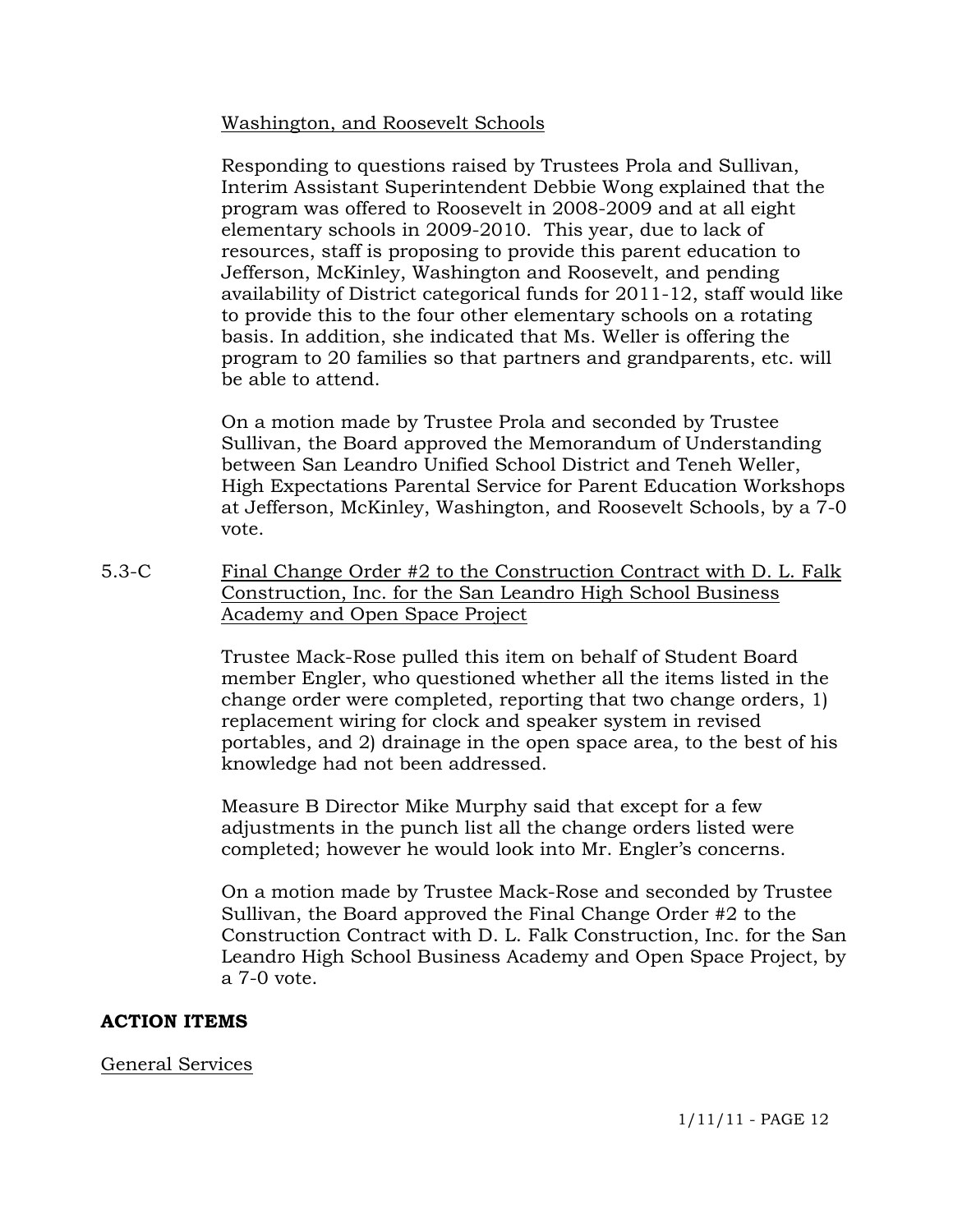## 1.1-A Alameda County School Board Association (ACSBA) Representative

On a motion made by Trustee Katz-Lacabe and seconded by Trustee Carey, the Board appointed Trustee Sullivan as Alameda County School Board Association (ACSBA) representative by a 7-0 vote.

### 1.2-A Alameda County School Board Association (ACSBA) Alternate

On a motion made by Trustee Katz-Lacabe and seconded by Trustee Sullivan, the Board appointed Trustee James as Alameda County School Board Association (ACSBA) alternate by a 7-0 vote.

#### 1.3-A Eden Area Regional Program (ROP) Governing Board Representative

On a motion made by Trustee Katz-Lacabe and seconded by Trustee James, the Board appointed Trustee Almonte as Eden Area Regional Program (ROP) Governing Board representative by a 7-0 vote.

#### 1.4-A Eden Area Regional Program (ROP) Governing Board Alternate

On a motion made by Trustee Sullivan and seconded by Trustee Almonte, the Board appointed Trustee Katz-Lacabe as Eden Area Regional Program (ROP) Governing Board alternate by a 7-0 vote.

## 1.5-A Mid-Alameda County Special Education Local Plan Area (MACSELPA) Representative

On a motion made by Trustee Katz-Lacabe and seconded by Trustee Sullivan, the Board appointed Trustee James as Mid-Alameda County Special Education Local Plan Area (MACSELPA) representative by a 7-0 vote.

#### 1.6-A Mid-Alameda County Special Education Local Plan Area (MACSELPA) Alternate

On a motion made by Trustee Katz-Lacabe and seconded by Trustee James, the Board appointed Trustee Carey as Mid-Alameda County Special Education Local Plan Area (MACSELPA) alternate by a 7-0 vote.

## 1.7-A Drug, Alcohol, Tobacco Education (DATE) Committee Representative

On a motion made by Trustee Katz-Lacabe and seconded by Trustee James, the Board appointed Trustee Mack-Rose as Drug, Alcohol, Tobacco Education (DATE) Committee representative by a 7-0 vote.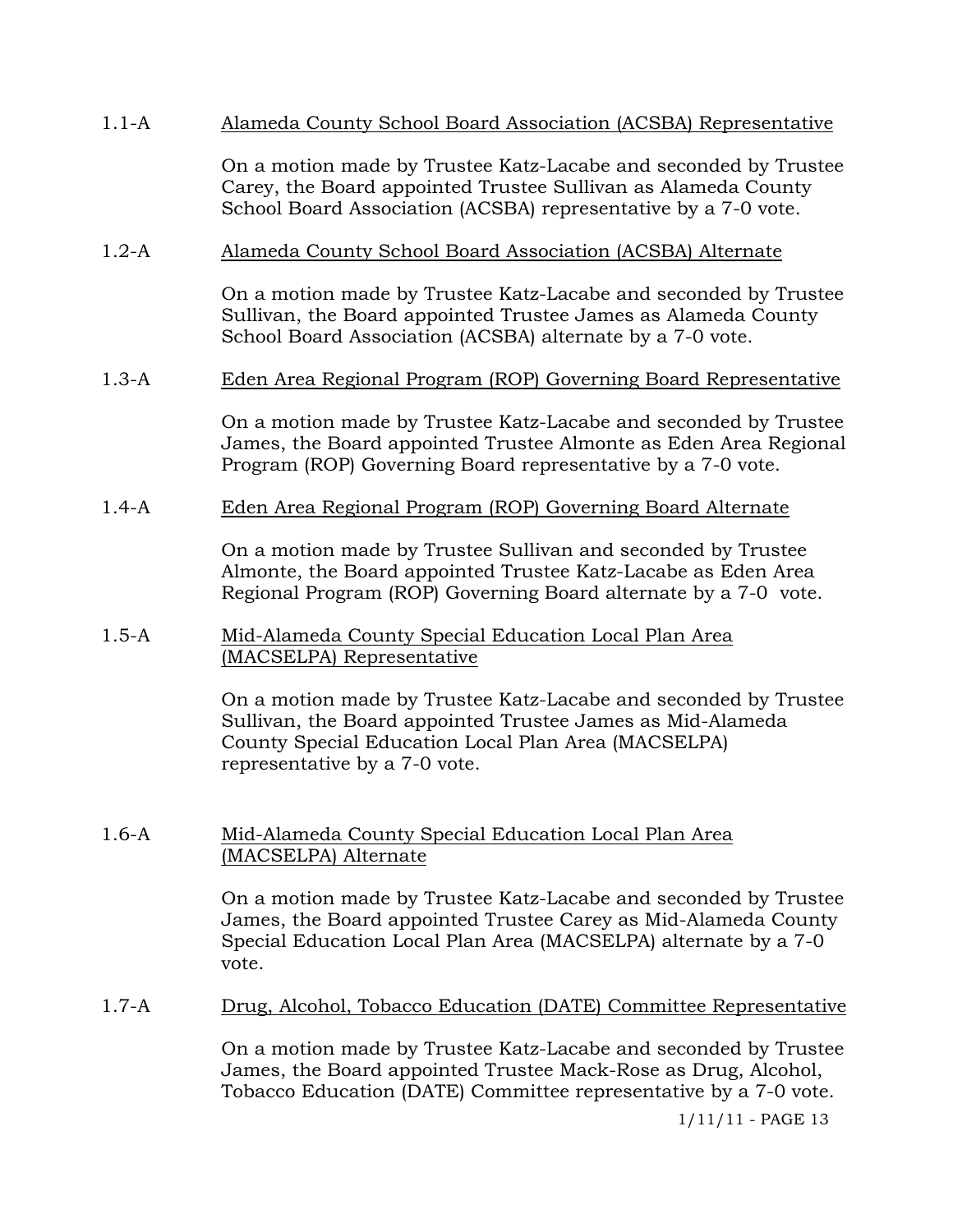## 1.8-A Drug, Alcohol, Tobacco Education (DATE) Committee Alternate

On a motion made by Trustee Katz-Lacabe and seconded by Trustee Sullivan, the Board appointed Trustee Prola as Drug, Alcohol, Tobacco Education (DATE) Committee alternate by a 7-0 vote.

### 1.9-A San Leandro Disaster Preparedness Council Representative

On a motion made by Trustee Katz-Lacabe and seconded by Trustee James, the Board appointed Trustee Sullivan as San Leandro Disaster Preparedness Council representative by a 7-0 vote.

#### 1.10-A San Leandro Disaster Preparedness Council Representative

On a motion made by Trustee Katz-Lacabe and seconded by Trustee Sullivan, the Board appointed Trustee Carey as San Leandro Disaster Preparedness Council alternate by a 7-0 vote.

#### **CONFERENCE ITEM**

#### Facilities and Construction

5.1-CF Program Management Contract with Harris & Associates, Inc. for the Measure M Bond Program

> The Board discussed and considered approving the Program Management Services contract with Harris & Associates, Inc. for the Measure M Bond Program.

> Assistant Superintendent Song Chin-Bendib provided an overview of the process to select a program management firm, stating that although legal counsel said it was not statutorily required to issue a Request for Proposal (RFP) service for a Program Management firm, the District wanted to be prudent and transparent by doing so.

After an extensive review of all the applications, Assistant Superintendent Chin-Bendib reported that staff was recommending that the Board approve Harris & Associates, Inc. as the Program Manger for the District's new Measure M program, adding that this firm is the current Program Management firm for Measure B. If approved, staff will be bringing the contract to the Board for consideration at their January 25, 2011, Board meeting.

The Board expressed their high satisfaction with the firm's management of Measure B, commending Harris & Associates for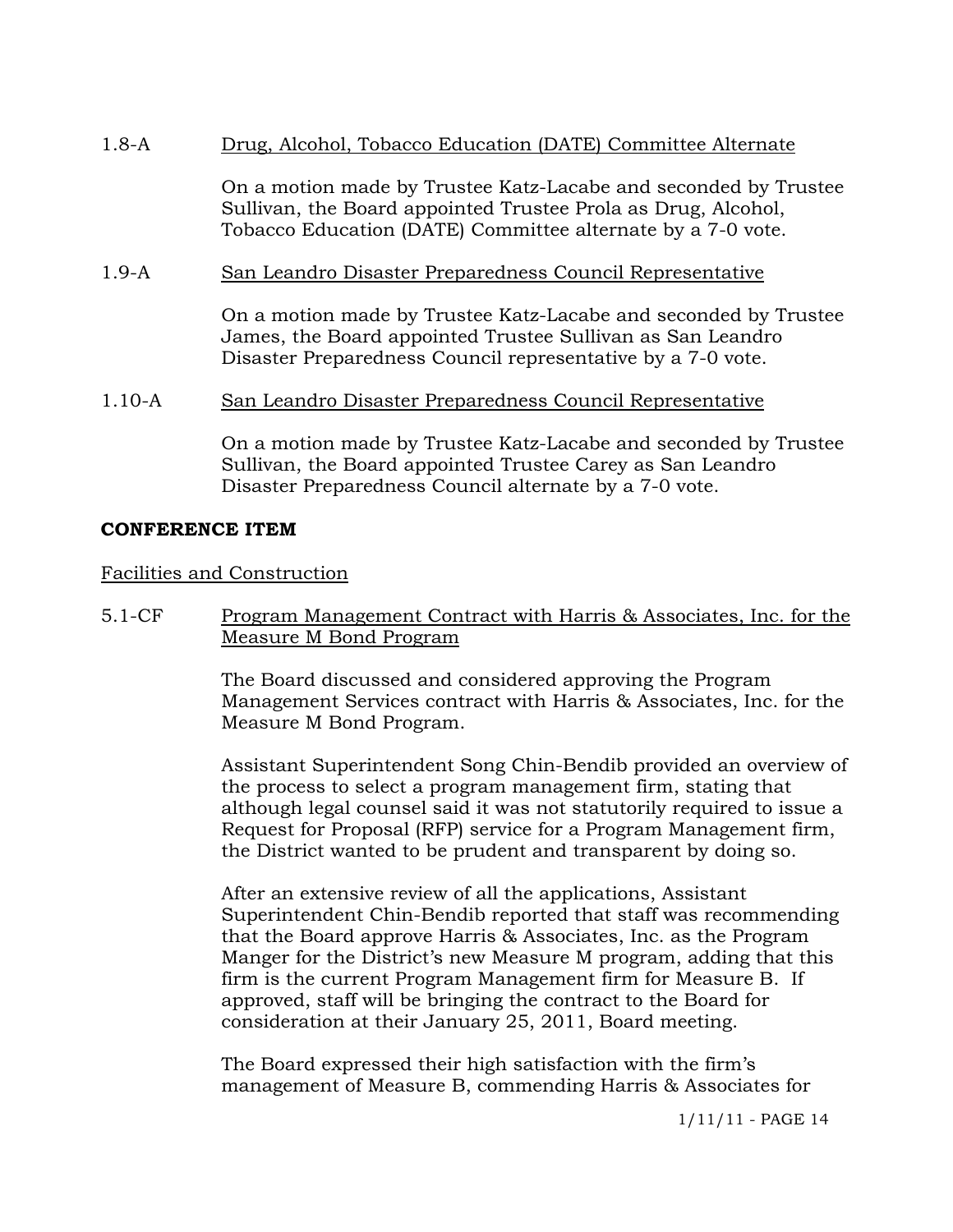their high-level of professionalism, relationship with the community and work ethics.

On a motion made by Trustee Prola and seconded by Trustee Sullivan, the Board approved the Program Management Services contract with Harris & Associates, Inc. for the Measure M Bond Program, by a 7-0 vote.

## **ADDITIONAL SUGGESTIONS AND COMMENTS FROM BOARD MEMBERS**

- Trustee Carey commended the San Leandro Education Foundation for their dedication to the educational experience of our students, reminding the Board to support "Eat Out for Education" the first Wednesday of each month and consider signing up for eScrip, both of which benefit education.
- Trustee Katz-Lacabe thanked the Superintendent for her participation in various events, including the most recent swearing in ceremony of the new San Leandro Police Chief Sandra Spagnoli. He commended the Superintendent for making herself visible in the community.

Trustee Katz-Lacabe commented on Governor Brown's proposition to eliminate Redevelopment Agencies, noting that while this is more directly relevant to the City, there may be a potential impact to the District.

He congratulated Trustee Almonte on his election as a California Democratic Party Delegate, along with former school board trustee and new City Councilmember Pauline Cutter.

Commenting on the importance of recognizing students in areas other than athletics, Trustee Katz-Lacabe referred to a recent email received from San Leandro High School art teacher Audrey Brown, announcing that a former San Leandro High School art student has been published this month in New American Paintings, Issue 91, "the most prestigious quarterly publication of juried art work in the county".

- Trustee James commented on the dire situation of the state budget, the Governor's proposed budget and the importance of keeping the public updated and aware of the fiscal uncertainties that continue to face us.
- Trustee Sullivan commented on the effectiveness of the after-school intervention program in light of the continued increase in students failing grades. She asked for further clarification around accessibility to students, program guidelines, recruitment process, and how often the classes are offered, etc. Superintendent Cathey explained that the after-school program at the high school is much more than academic intervention, noting that dance, intramurals, a computer lab/independent study are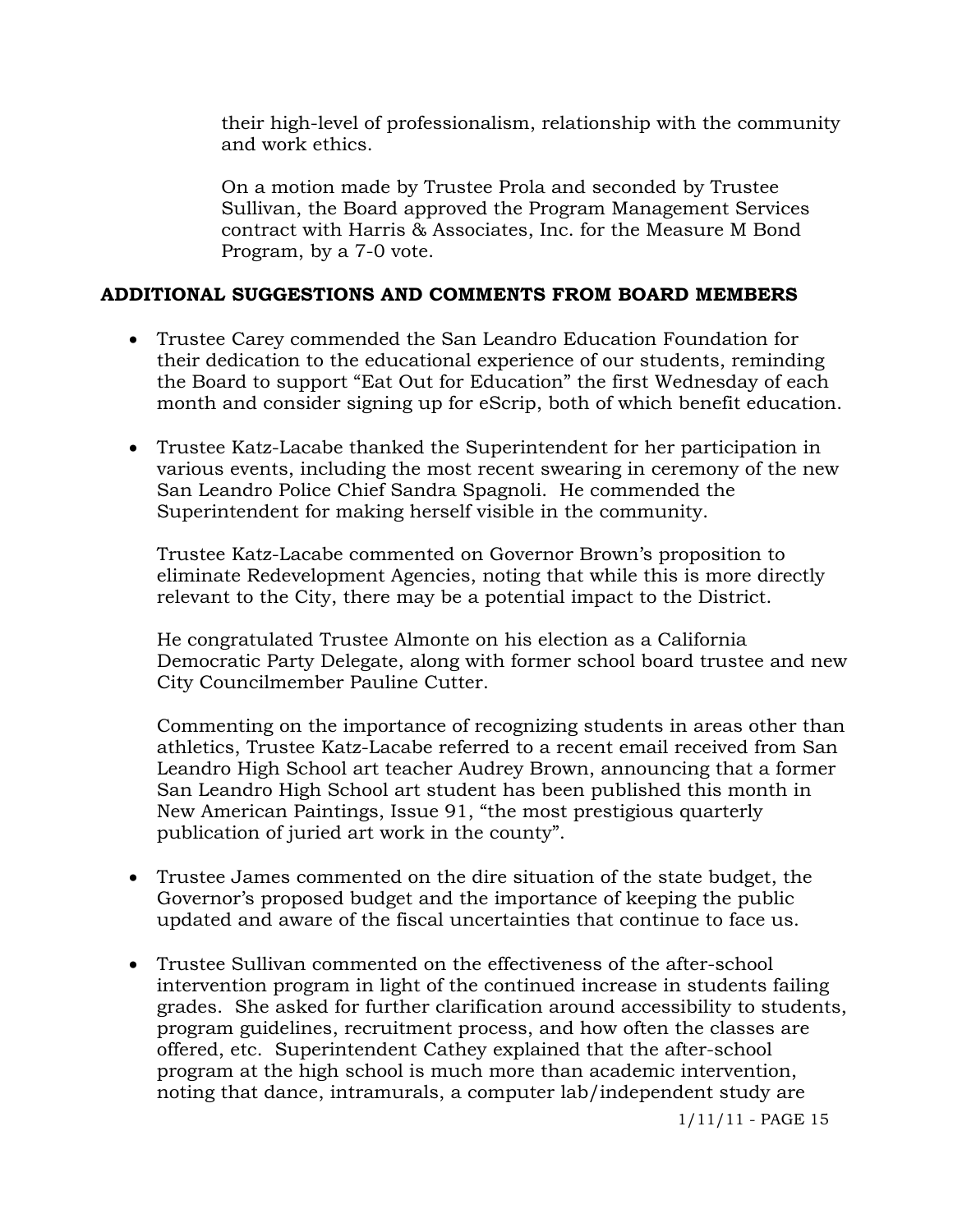offered and that the Gay Straight Alliance Club meets at that time. The Superintendent suggested that she would provide a summary of afterschool classes offered. She also noted that the after school tutoring is voluntary for students and does not necessarily reach those students who need the most help. This is in part why schools and districts offer duringthe-day intervention classes for students as one way to assure that the right students get the help they need. Superintendent Cathey also explained that 300 students enrolled in the ASSETS program represent enrollment for the many classes that are offered.

Trustee Sullivan asked that the meeting be adjourned in memory of those lives lost in the Tucson, Arizona tragedy.

 Trustee Almonte thanked Trustees Katz-Lacabe and Mack-Rose for supporting him in being elected as a delegate for the 18th District Assembly California Democratic Party.

He also asked for consensus to have Valerie Fung-A-Ling, Territory Manager, of the Dairy Council of California to make a presentation to the Board on the Nutrition Education Program; however, consensus was not received.

 Trustee Prola commented that the California Conservatory Theatre and the San Leandro Historical Society are presenting Brian Copeland's "Not a Genuine Black Man," and encouraged those who have not already seen it, to do so. Performances will be Friday and Saturday nights, January 21, and 22.

She commented that the California School Boards Association State Delegate assembly is suggesting that the March 15 layoff date for teachers be changed to coincide with the June 30 budget date, bringing to mind the importance of educating parents and taxpayers on the tax measure being brought to the voters in June.

Trustee Prola asked that the meeting also be adjourned in memory of Marco Ortiz, a former student resource officer and employee of the Sheriff's Department, who recently passed away in an automobile accident.

 Trustee Mack-Rose commented on the launch of San Leandro Patch, an online news source, adding that there was a lot of information posted from District organizations such as SLAM, 9th Grade Academy, San Leandro Education Foundation (SLED).

She announced the following upcoming dates regarding the budget:

• Friday, January 14 School Services of California (SSC)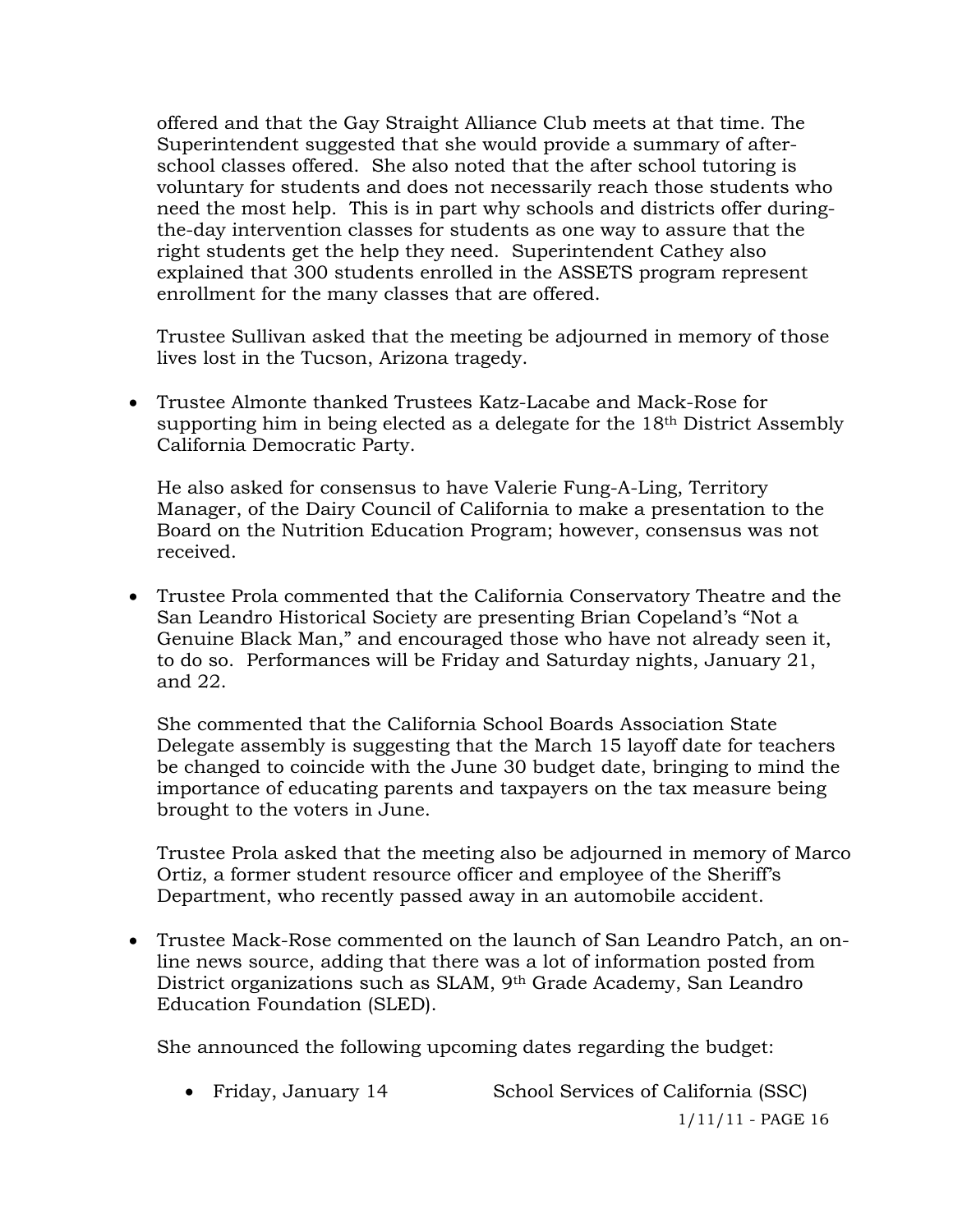|           |                          | Conference in Sacramento (members<br>of the Finance Committee will be<br>attending)                                                                                                         |
|-----------|--------------------------|---------------------------------------------------------------------------------------------------------------------------------------------------------------------------------------------|
| $\bullet$ | Wednesday, January 19    | Finance Committee Meeting                                                                                                                                                                   |
| $\bullet$ | Tuesday, January 25      | Board and community meeting to<br>receive information regarding the<br>Governor's proposed budget and the<br>impact to the District. The meeting will<br>be held at John Muir Middle School |
| $\bullet$ | Tuesday, February 1      | Follow-up community budget forum                                                                                                                                                            |
|           | Other dates to remember: |                                                                                                                                                                                             |
|           | Tuesday, January 18      | Board work session on homework<br>policy                                                                                                                                                    |
| $\bullet$ | Thursday, January 20     | Alameda County School Boards'<br>Association Dinner and meeting                                                                                                                             |
|           |                          | San Leandro Chamber of Commerce<br>Installation Dinner honoring Dale Reed                                                                                                                   |
|           | Saturday, March 12       | Pirate Boosters Crab Feed                                                                                                                                                                   |

Trustee Mack-Rose reminded the Board of the importance of visiting school sites during the day and asked that they email the Superintendent with interested dates, and she would confirm with the principals.

#### **ANNOUNCEMENT**

## **Future Board of Education Meetings**

**Board Work Session – January 18, 2011, District Office Regular Meeting – January 25, 2011, John Muir Middle School, 7:00 p.m. Special Board Meeting – February 1, 2011 – Fred T. Korematsu Campus**  Regular Meeting – February 8, 2011 **Tentative Work Session – February 15, 2011**  Regular Meeting – March 1, 2011 **Tentative Work Session – March 8, 2011**  Regular Meeting – March 15, 2011 Regular Meeting – April 5, 2011 Regular Meeting – April 19, 2011 Regular Meeting – May 3, 2011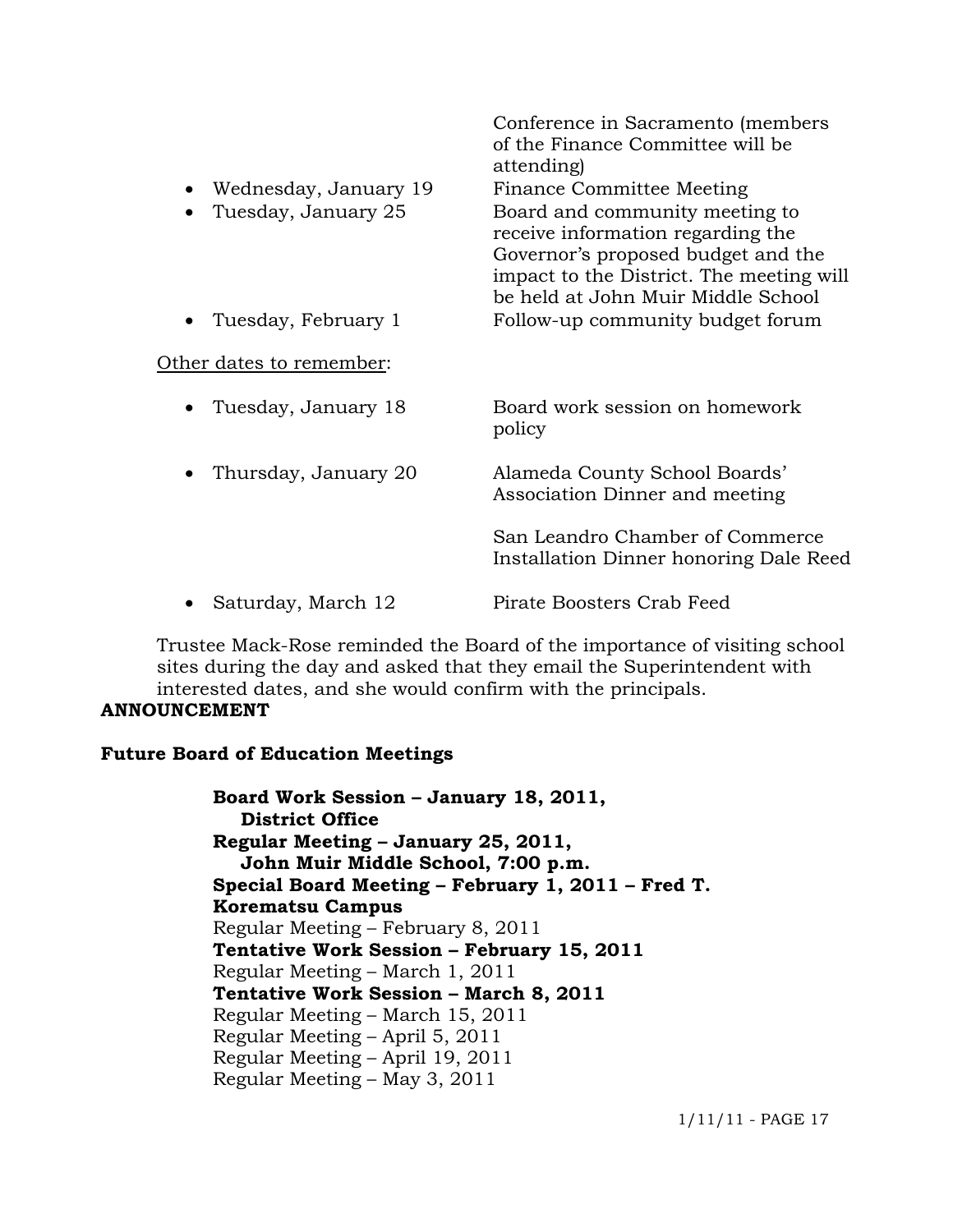# **Tentative Work Session – May 10, 2011**

 Regular Meeting – May 17, 2011 Regular Meeting – June 7, 2011 Regular Meeting – June 21, 2011 Special Meeting – June 28, 2011 – Adoption Budget